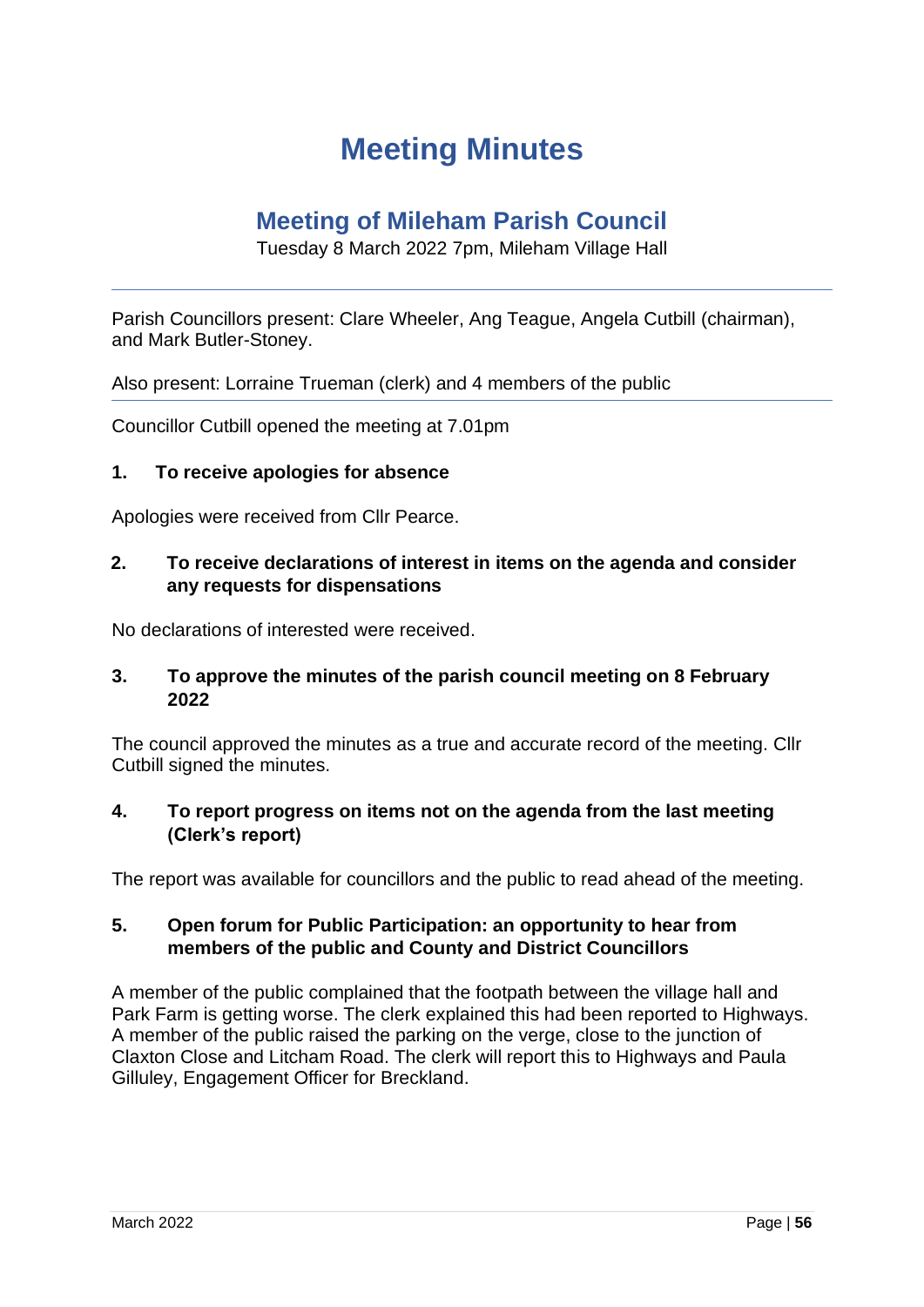# **6. Planning**

# **6.1 New applications**

There we no new planning applications.

# **6.2 Decisions**

TRE/2022/0025/TCA, Castle House, The Street, Sycamore - Growing inside ditch. Remove - low amenity value. Inappropriate location to consider replacing. Field Maple 1 - Remove. In poor condition, and very low amenity value. On bank of ditch so inappropriate position to replace / poor soil. Ash 1 - Reduce (by up to 50%) and target prune limb growing towards neighbouring property (and mostly falling within their property). Whilst this has a strong collar, it has a low trajectory and if it fell in current condition would cause significant damage. It will be reduced sufficiently away from main trunk so as not to impact health of remainder of tree. Field Maple 2 - Reduce (by maximum 24 inches) one limb that is growing into fence and threatens to damage it. Hazel / Holly. Remove the Holly. A Holly bush has developed into a small upright tree and is now growing through most of one side of the Hazel to a height of 5 metres or so and with associated Ivy growth is suffocating the Hazel. (Tree Work App CA). No Objection.

# **7. To receive a report on Breckland Landscape and Settlement Character Assessment Stakeholder workshop**

Cllr Butler-Stoney provided a report ahead of the meeting and spoke about protecting the night sky and keeping building character. He went on to explain how the design guide is important when planning in the conservation area in Mileham.

# **8. To agree on a clothing bank for The Pitt area**

The clerk advised she had contacted Astco and they had confirmed there was no contract to enter into and the frequency of the collections could be altered. The council agreed to proceed and asked for this to be advertised when available.

# **9. Village survey**

# **9.1 To agree if the village survey should be available to complete online**

The clerk advised at the beginning of last year Cllr Pearce had worked with a volunteer to create an online survey. The volunteer had contacted the clerk to ask if he could now delete the work, he had produced for the parish council. The clerk advised she had spoken directly to the volunteer to seek advice about the possibility of the parish council making the village survey available online. The volunteer advised he did not currently have time to work on this on behalf of the parish council, but he would support the clerk if this was something the council wanted to take on.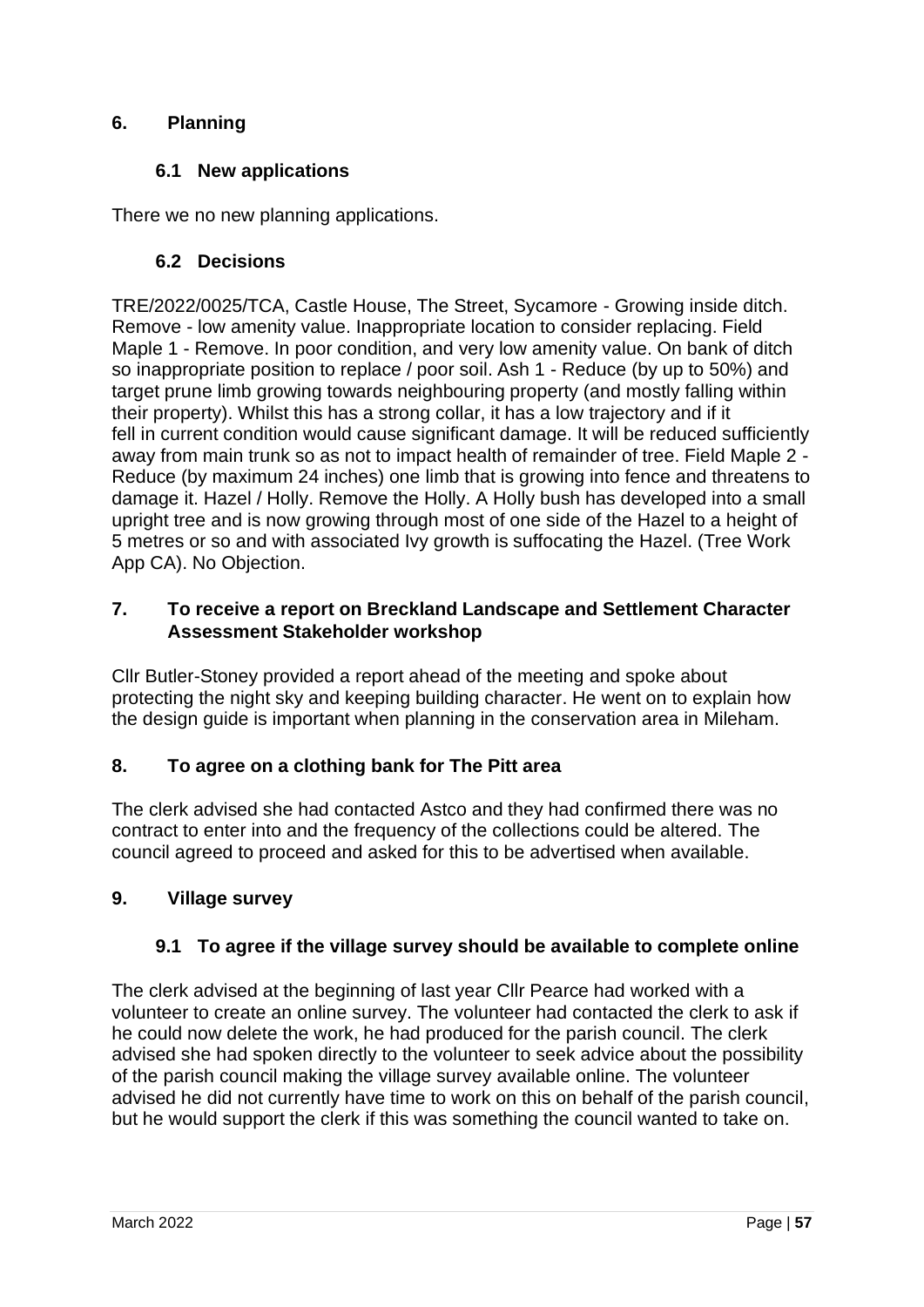The council agreed to deliver paper copies and give people the option to complete online. Cllr Cutbill asked about how the paper copies would analyse but Cllr Pearce was not present to explain. It was agreed to include this on next month's agenda.

# **9.2 To agree the final version of the survey**

The council agreed the final version and all blank pages to be left blank.

# **10. To agree first steps on the overhaul of the Parish Council website**

The council agreed to postpone this until the clerk had more time.

# **11. Old School Site/Free School Mileham Charity**

# **11.1 To receive a report on the meeting held with Norfolk County Council to discuss the transfer of the trusteeship**

Cllr Teague and the clerk had made a report available to the council ahead of the meeting. The council discussed further and agreed they would like to investigate setting up a charity to take on the trusteeship.

# **11.2 To discuss how the project will be funded**

The council are not sure how much this will cost. If it is only a small amount the council agreed it could come from the council reserves.

# **11.3 To agree seeking independent legal advice**

The clerk advised that as member of Norfolk Parish Training and Support, the parish council have access to initial free legal advice and that a charity advisor is attending the update seminar on 31 March.

Community Action Norfolk also offer support to members, although the council are not members.

The council agreed to use the free advice offered by NPTS in the first instance.

# **12. To agree whether to proceed with the installation of the trod at Stanfield**

The clerk advised highways will not move the village gateway sign onto private land without written permission from the landowner. The sign could be relocated to another location, but this would cost an additional £300-£500. If the council decided not to go ahead with the trod, they would receive back £1,884.

The council are unclear over the exact location Highways require to place the sign. **Action:** the clerk to ask Highways how far from the road edge must the sign be placed.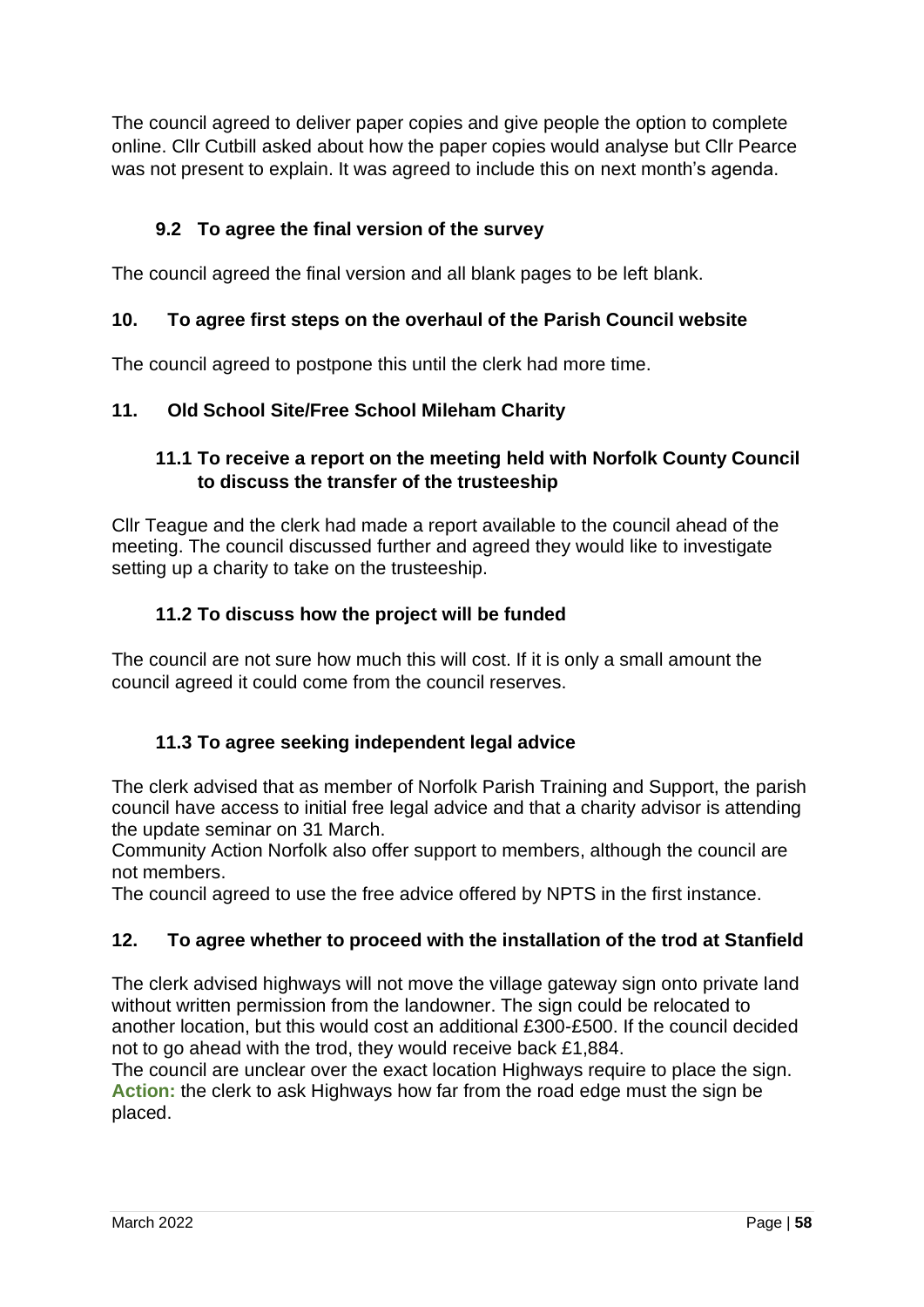#### **13. To agree in the council should take any further action on the walk to school**

The clerk explained this was last discussed in September when parents/carers had been asked to raise appeals with Norfolk County Council and keep the parish council informed. To date, the council have not been notified of any appeals. The council agreed no further action.

### **14. To receive an update on the Jubilee celebrations**

Cllr Teague advised the celebrations would take place on Thursday 2 June with more details to follow. The council agreed to pay invoices monthly.

#### **15. To discuss how the parish council can support Mileham open gardens**

The council agreed no support was needed.

#### **16. Finance**

#### **16.1 To approve the payment list**

The council agreed not to subscribe to Norfolk Association of Local Councils for 2022/23 and that the insurance matter would be discussed under item 20. The council **APPROVED** the payment list as detailed below.

#### **16.2 To agree fixed assets list**

The draft assets list was available to councillors ahead of the meeting and the council agreed the asset list.

#### **16.3 To receive an update on recycling receipts**

The clerk advised mixed papers had not been claimed since 2017. Norfolk County Council had confirmed claims could not be made for collections more than one year ago. The clerk advised she had now received the claim for 2021 for £185.56.

#### **17. Staff & training**

#### **17.1 To review clerk's timesheet**

The council noted the clerk's hours.

#### **17.2 To agree clerk's additional employment**

The clerk explained she had taken another clerking role for Weston Longville. The council agreed this would be acceptable.